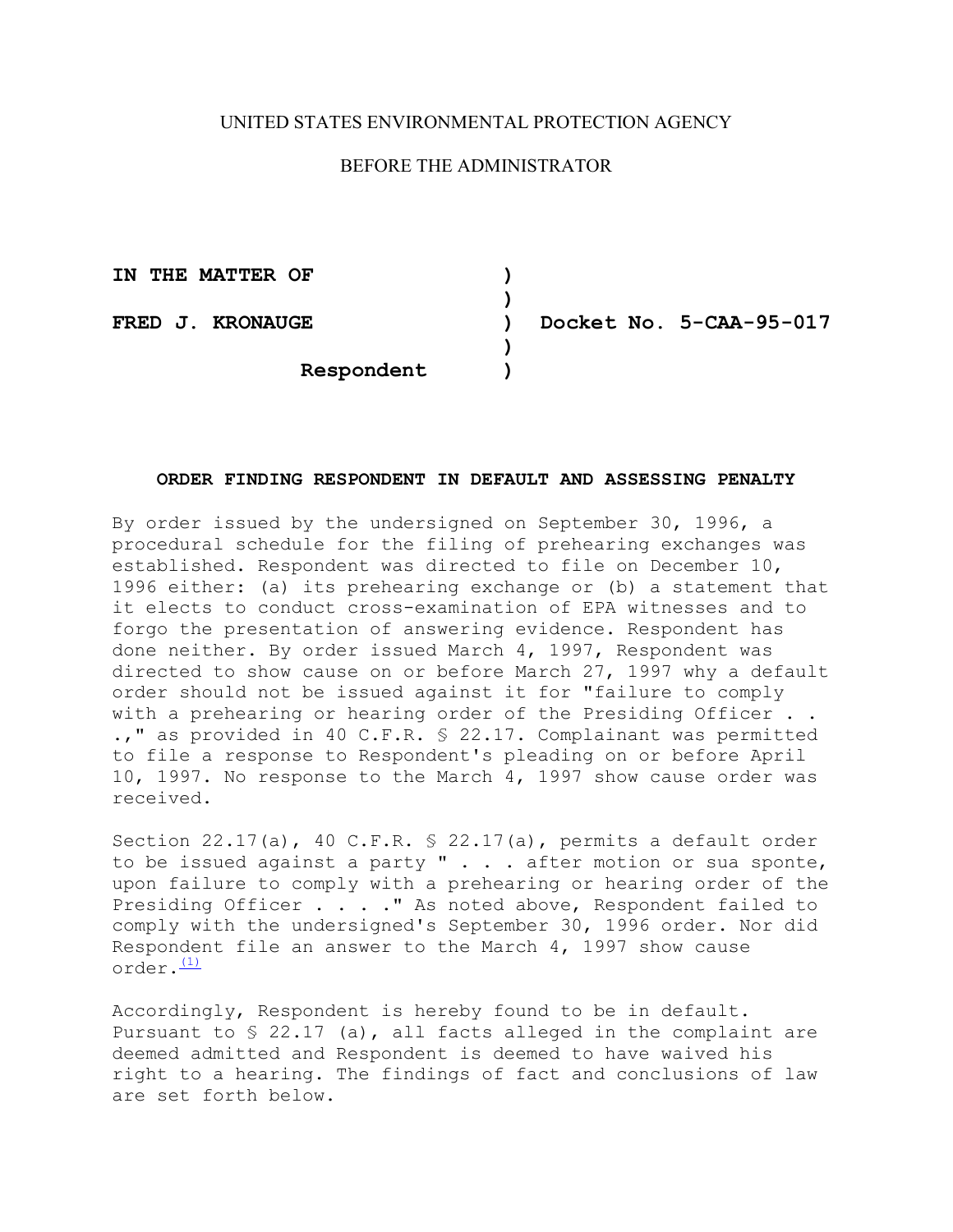#### **DISCUSSION**

Respondent Fred J. Kronauge is a "person" as defined at Section 302(e) of the Clean Air Act, 42 U.S.C. § 7602(e). On or before August 10, 1993, a demolition was conducted at a commercial facility located at 124 Cedar Avenue, formerly 125 Sunrise, Dayton, Ohio (124 Cedar facility). The 124 Cedar facility is and was a "facility," as defined at 40 C.F.R. § 61.141.

The 124 Cedar facility demolition involved the wrecking and taking out of load-supporting structures, and the subsequent removal of the materials from the 124 Cedar facility, as defined at 40 C.F.R. § 61.141. The 124 Cedar facility demolition was subject, inter alia, to the asbestos National Emission Standards for Hazardous Air Pollutants (NESHAP) standards for demolition and renovation operation. 40 C.F.R. § 61.145.

Respondent Fred J. Kronauge, 600 West Third Street, Dayton, Ohio, was the owner of the 124 Cedar facility. Respondent was an "owner of a demolition activity," as defined at 40 C.F.R. § 61.141, with respect to the 124 Cedar facility demotion.

On August 10, 1993, representatives of the State of Ohio Regional Air Pollution Control Agency (RAPCA) inspected the demolition site where the 124 Cedar facility demolition was conducted to determine compliance with the asbestos NESHAP. Section  $112(i)$  (3)(A) of the Act, 42 U.S.C. § 7412(i)(3)(A), prohibits any person from operating a source in violation of an emission standard, including the asbestos NESHAP. Violations of the asbestos NESHAP are violations of Section  $112(i)$  (3)(A) of the Act, and subjects the violator to the imposition of civil penalties under Section 113(d) of the Act, 42 U.S.C. § 7413(d).

Respondent was required by 40 C.F.R. § 61.145(b) to submit a notice of intent to demolish or renovate to the Administrator EPA pertaining to the 124 Cedar facility demolition. Pursuant to 40 C.F.R. § 61.04(b)(kk)(vi), Respondent was also required to submit a notice to the RAPCA, pertaining to the 124 Cedar facility. To date, neither the EPA nor RAPCA has received a notification of the 124 Cedar facility demolition because Respondent never submitted such a notification to either of the above-named Agencies. Therefore, Respondent Fred J. Kronauge's failure to provide the EPA and RAPCA with a notification of demolition is a violation of 40 C.F.R. § 61.145(b)(1) and therefore of Section  $112(i)$  (3)(A) of the Act, and Section  $114(a)$ of the Act, 42 U.S.C. § 7412(a).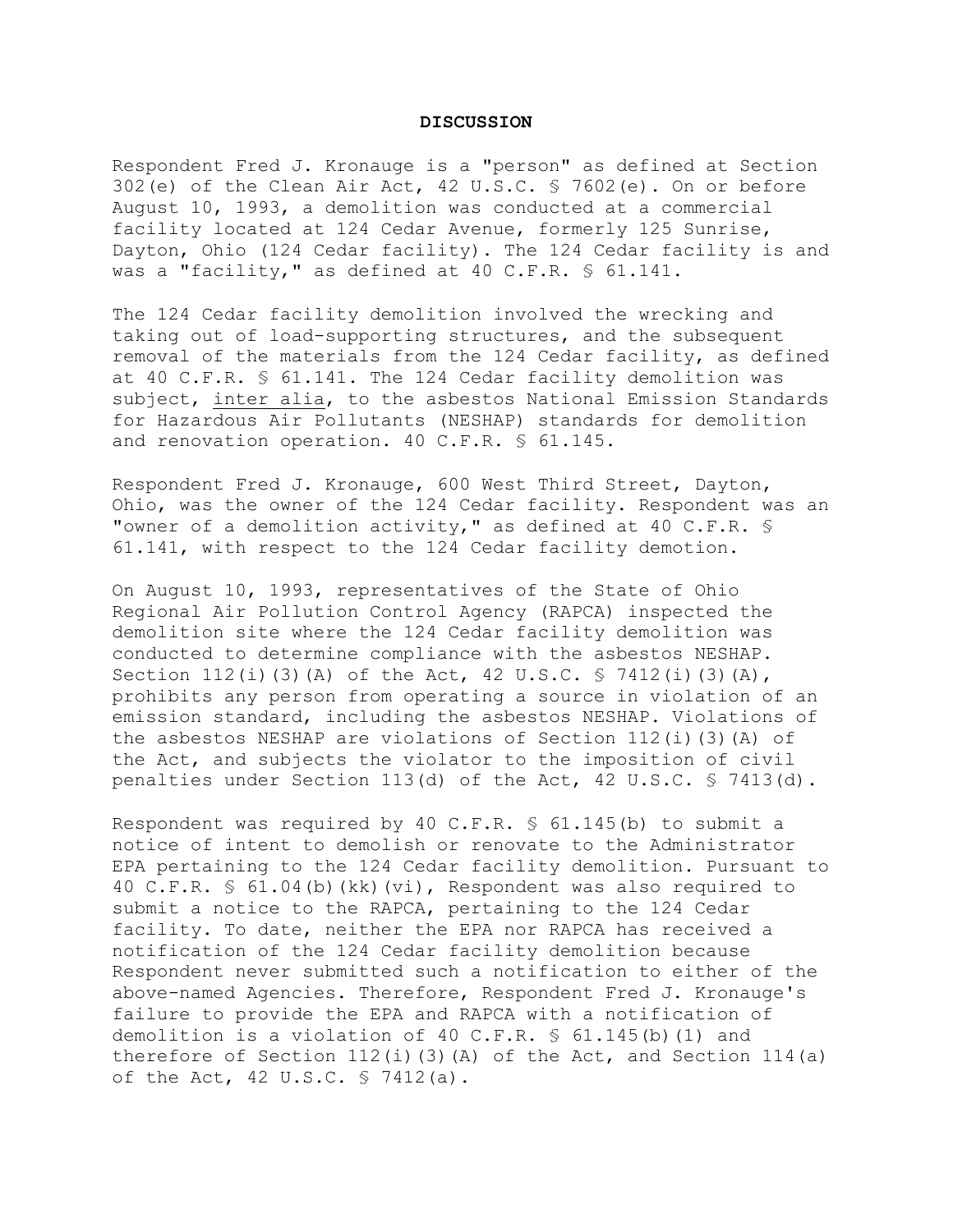Pursuant to Section 113(d(1) of the Act, 42 U.S.C. § 7413(d)(1), the Administrator of the EPA may assess a civil penalty of up to \$25,000 per day of violation, up to a total of \$200,000, for, inter alia, violations of Section 112 of the Act,

42 U.S.C. § 7412. Section 113(e)(1) of the Act, 42 U.S.C. § 7413(e)(1), authorizes the assessment of a civil penalty based upon consideration of the seriousness and duration of the violation alleged, the size of the business, the economic impact of the penalty on the business, the Respondent's full compliance history and good faith efforts to comply, payment by Respondent of penalties previously assessed for the same alleged violations, the economic benefit of noncompliance, and other factors as justice may require.

Pursuant to Section 113(d)(1) of the Act, 42 U.S.C.

§ 7413(d)(1), the Administrator of EPA and the Attorney General have determined that an administrative penalty action against Respondent is appropriate, although the first alleged date of violation occurred more than 12 months prior to the initiation of this action.

After considering these factors, it is determined that Respondent be assessed a civil penalty of \$17,000. This proposed penalty was calculated in accordance with the "Clean Air Act Stationary Source Civil Penalty Policy" (October 25, 1991) and the "Asbestos Demolition and Renovation Civil Penalty Policy" (May 11, 1992) (Penalty Policies). This calculation is explained in more detail below.

Under the Penalty Policies, the seriousness of the alleged violations is considered. Asbestos is a hazardous air pollutant that is known to cause death and serious irreversible illness. The notification requirement of the Asbestos NESHAP are essential to U.S. EPA and its delegated agents in that it provides them with the opportunity to ensure that renovation and demolition projects are performed in a manner consistent with the Asbestos NESHAP. The penalty policy generates an appropriately high factor associated with notification violations.

The Asbestos Penalty Policy recommends a penalty of \$15,000 for a first-time violation of the Asbestos NESHAP notification requirement. Asbestos Penalty Policy at 15. This is appropriate and is adopted. Then, Complainant recommends a \$2,000 increase for a sole proprietorship with under \$100,000 of net current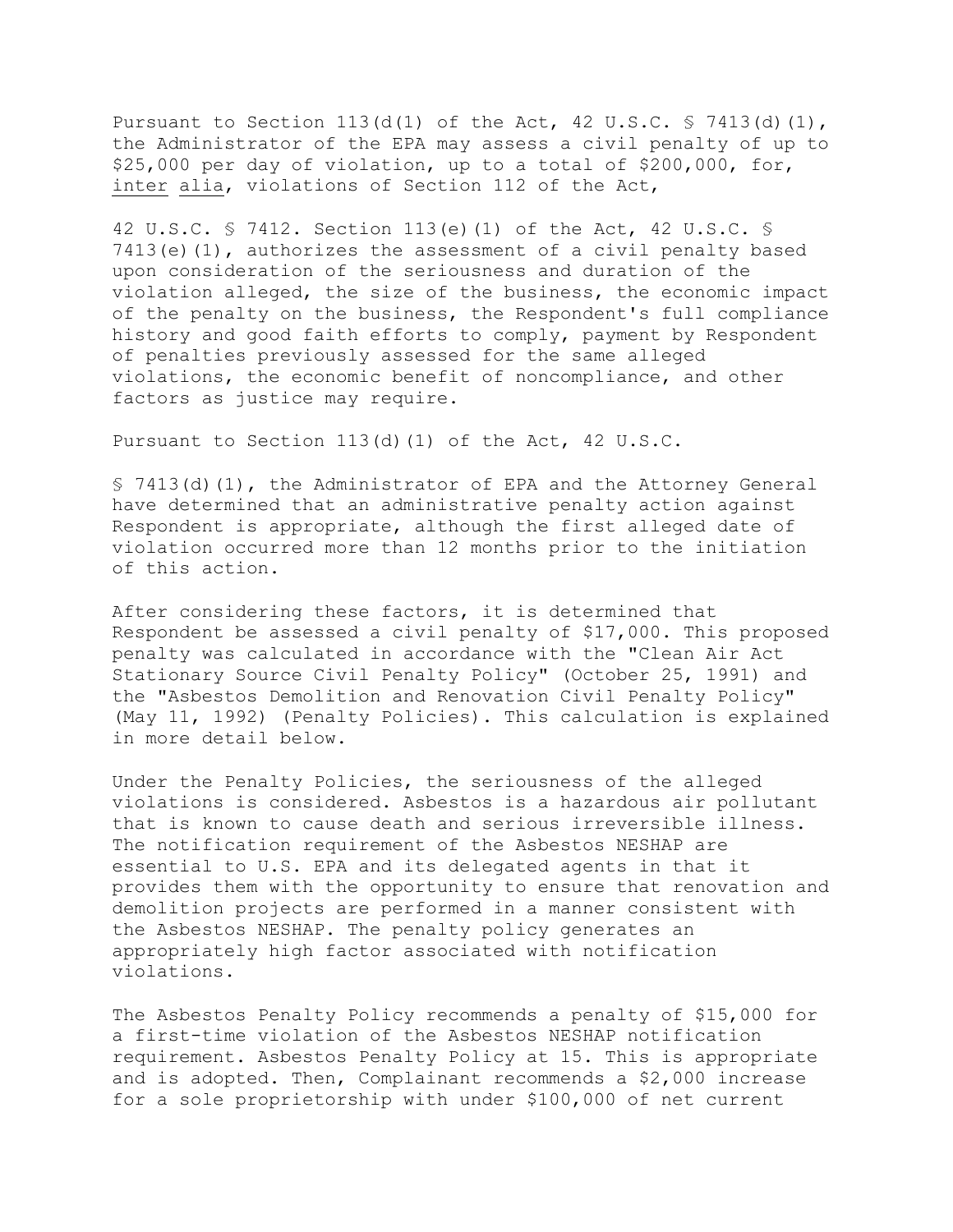assets. Since this is the lowest possible size of business to assign to Respondent, it is adopted. General CAA Penalty Policy at 14.

The CAA also requires the penalty calculation to consider "the economic impact of the penalty on the business." 42 U.S.C. § 7413(e). Pursuant to the General CAA Penalty Policy, at page 20, "The Agency will generally not request penalties that are clearly beyond the means of the violator." The penalty guidance continues, "At the same time, it is important that the regulated community not see the violation of environmental requirements as a way of aiding a financially-troubled business. EPA reserves the option, in appropriate circumstances, of seeking a penalty that might contribute to a company going out of business."

There is no assertion by Respondent in its Answer to the Complaint or elsewhere, or by Complainant, that the proposed penalty of \$17,000 will have an adverse effect on its business or that the proposed penalty is clearly beyond the means of Respondent to pay. Thus, no adjustment to the \$17,000 is appropriate to reflect the economic impact of the penalty on the business.

Similarly, there is no assertion or evidence by either party that an adjustment to the \$17,000 to reflect other statutory factors such as (1) an increase in the penalty to capture the economic benefit of noncompliance, (2) any adjustment based upon the violator's compliance history and good faith efforts to comply, or (3) payment by the violator of penalties previously assessed for the same violation. Accordingly, no adjustment for these factors shall be made.

Within 60 days after a final order is issued in this docket, Respondent shall pay the assessed penalty of \$17,000 by certified or cashier's check payable to "Treasurer, the United States of America," and shall deliver it, with a transmittal letter identifying the name of the case and docket number of this Complaint to:

United States Environmental Protection Agency

Region 5

Regional Hearing Clerk

The First National Bank of Chicago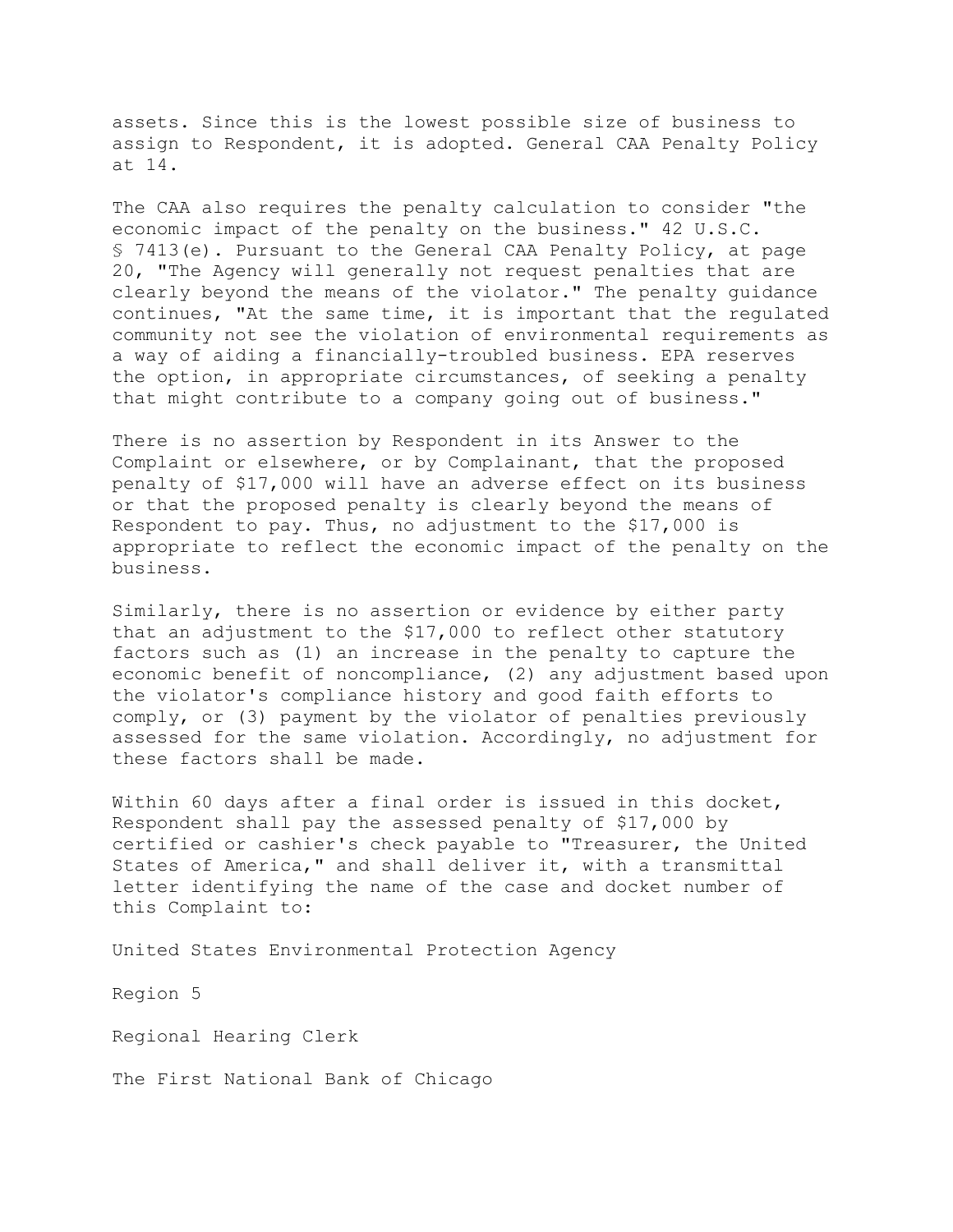P.O. Box 70753

Chicago, Illinois 60673

Respondent also should include on the check the name of the case and the docket number. Respondent simultaneously shall send copies of the check and the transmittal letter to:

John Shepler

Air Enforcement and Compliance Assurance Branch (AE-17J)

Air and Radiation Division

U.S. EPA, Region 5

77 West Jackson Boulevard

Chicago, Illinois 60604-3590

Louise Gross, Esquire

Assistant Regional Counsel

Office of Regional Counsel (CA-29A)

U.S. EPA, Region 5

77 West Jackson Boulevard

Chicago, Illinois 60604-3590

Since this order, as a default order, constitutes an initial decision, 40 C.F.R. § 22.17(b), the effectiveness and appeal provisions of 40 C.F.R. § 22.27 and 40 C.F.R. § 22.30, respectively, are applicable.

Charles E. Bullock

Administrative Law Judge

Dated: August 26, 1997

Washington, D.C.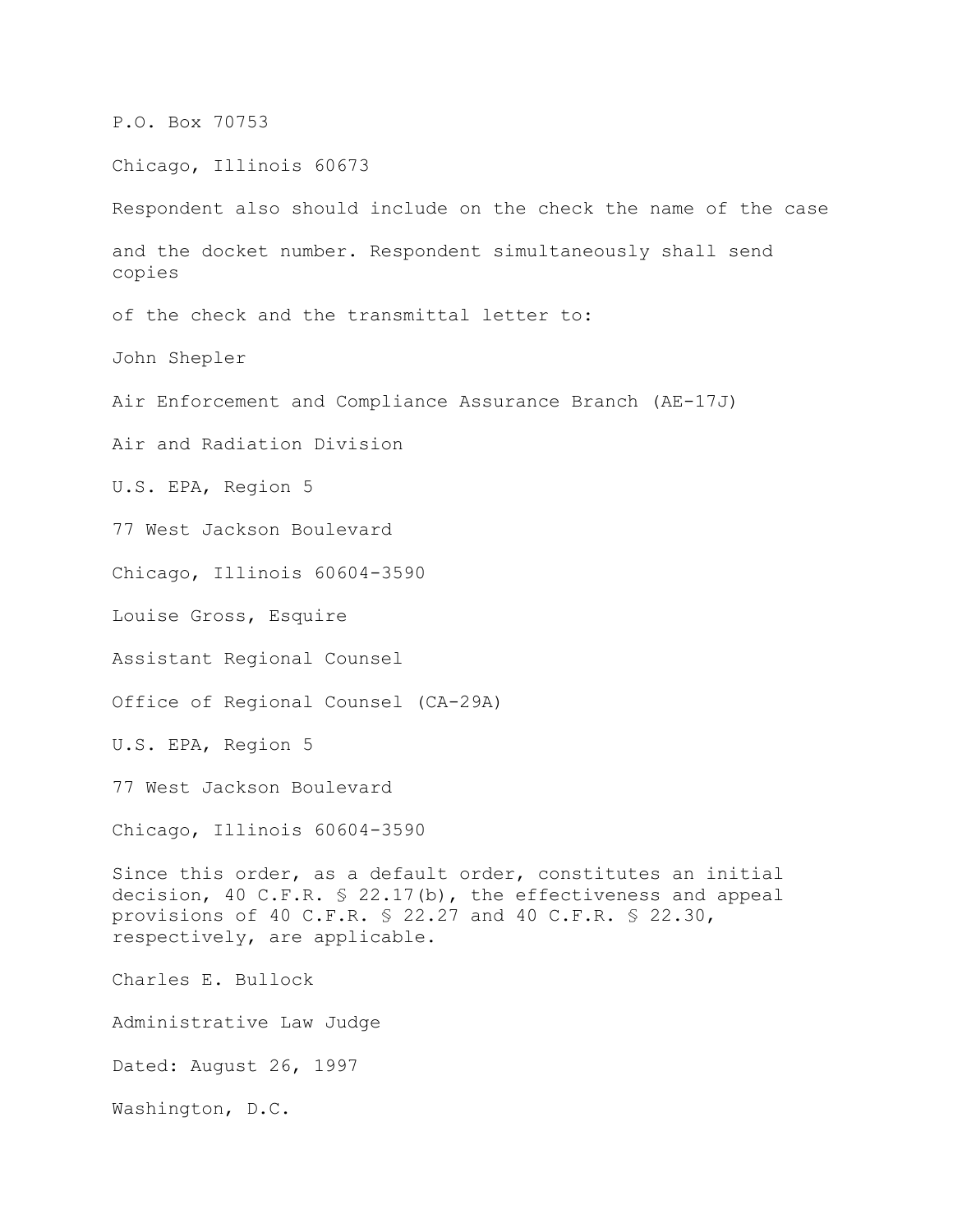### **IN THE MATTER OF FRED J. KRONAUGE**, Respondent

Docket No. 5-CAA-95-017

## **CERTIFICATE OF SERVICE**

I certify that the foregoing Order, dated August , 1997, was sent in the following manner to the addressees listed below:

#### **Original by Regular Mail to:**

Ms. Sonja Brooks Regional Hearing Clerk

U.S. Environmental Protection

Agency, Region 5

77 West Jackson Boulevard

Chicago, IL 60604

## **Copy by Regular Mail to:**

Counsel for Complainant: Louise Gross, Esquire

Assistant Regional Counsel

U.S. Environmental Protection Agency, Region 5 (CA-29A)

77 West Jackson Boulevard

Chicago, IL 60604

Copy by Certified Mail, Return<br>Receipt Requested and by

### **Regular Mail to:**

Counsel for Respondent: Michael J. Long, Esquire

1401 West Dorothy Lane

Kettering, OH 45409

Respondent: Mr. Fred Kronauge